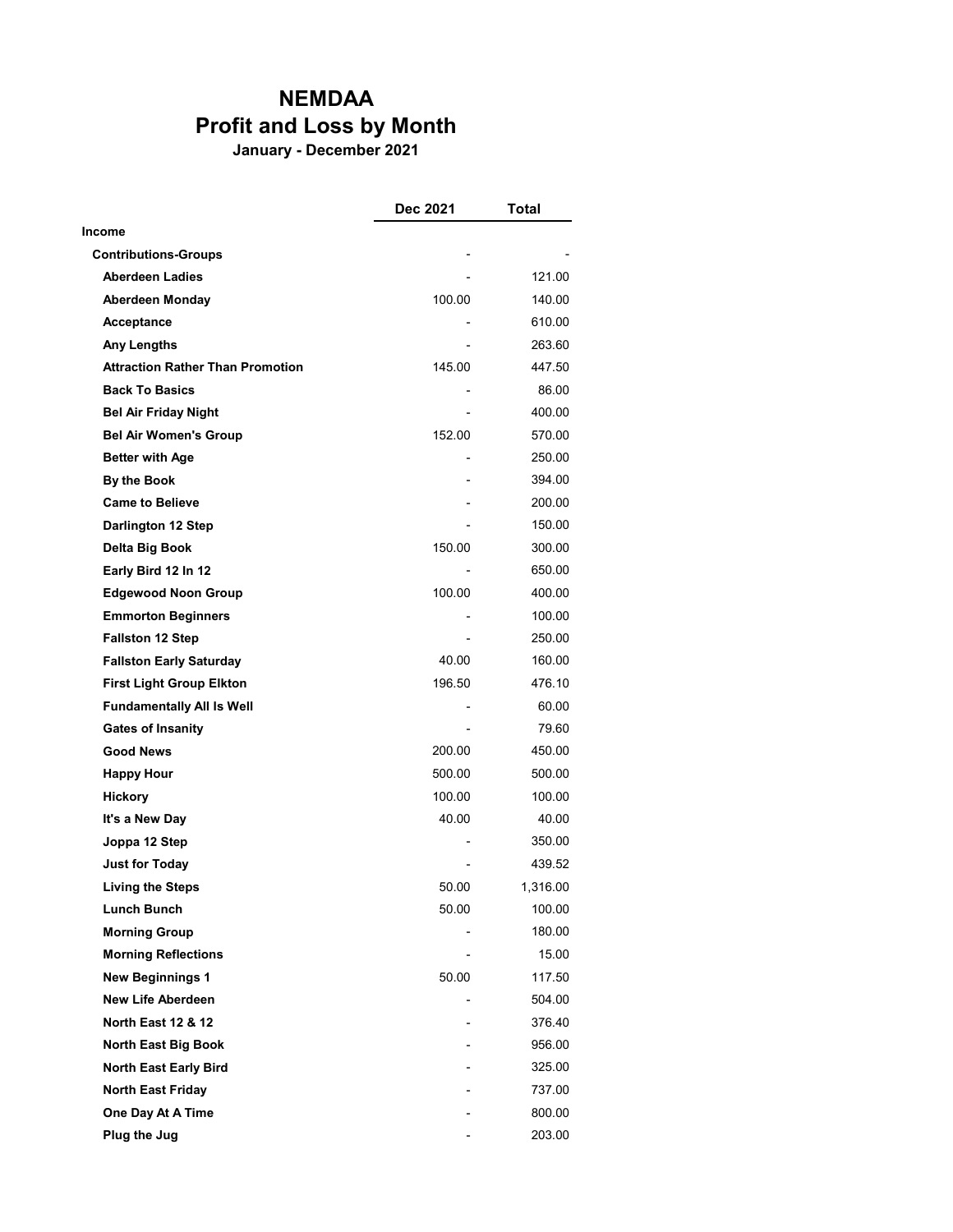| Port In A Storm                           |          | 115.00    |
|-------------------------------------------|----------|-----------|
| <b>Right Road 12 &amp; 12</b>             |          | 228.60    |
| <b>Rising Sun</b>                         |          | 409.00    |
| <b>Saturday Meditation</b>                |          | 200.00    |
| <b>Search For Serenity</b>                |          | 200.00    |
| Sessions By the Sea                       |          | 500.00    |
| <b>Sisters Of Sobriety</b>                | 150.00   | 350.00    |
| <b>Sober Voices</b>                       |          | 60.00     |
| <b>Sobriety On Friday</b>                 |          | 800.00    |
| <b>Sobriety on Sunday</b>                 |          | 100.00    |
| <b>Solution For Living</b>                |          | 439.50    |
| <b>Spesutia</b>                           |          | 615.00    |
| <b>Spirit Of Life</b>                     |          | 450.00    |
| <b>Stay for the Miracle</b>               |          | 312.20    |
| <b>Stay Stopped</b>                       |          | 120.00    |
| <b>Sunday Morning Now</b>                 |          | 1,100.00  |
| <b>Sunday Night Williams House</b>        |          | 100.00    |
| <b>Sunday Reflections</b>                 | 100.00   | 100.00    |
| Sunlight of the Spirit Thursday           |          | 200.00    |
| <b>SWAN Group</b>                         |          | 534.56    |
| T.H.I.N.K.                                | 84.50    | 611.50    |
| The Point Is                              | 10.00    | 10.00     |
| There is a Solution                       |          | 300.00    |
| <b>Third Tradition</b>                    |          | 798.00    |
| <b>Three Legacies</b>                     | 2.60     | 202.60    |
| Thursday 12 Step Study                    | 50.00    | 50.00     |
| <b>Wednesday Night Little Red Book</b>    |          | 143.00    |
| <b>Women For Sobriety</b>                 |          | 100.00    |
| Young & Restless                          |          | 400.00    |
| Young and the Restless                    |          | 411.80    |
| <b>Total Contributions-Groups</b>         | 2,270.60 | 23,577.98 |
| <b>Intergroup Activities Income</b>       |          |           |
| <b>NEMDAA Awareness Bingo Income</b>      | 105.00   | 105.00    |
| <b>Total Intergroup Activities Income</b> | 105.00   | 105.00    |
| <b>Other Income</b>                       |          | 790.00    |
| <b>Birthday Plan</b>                      |          | 469.58    |
| <b>Bulletin Subscriptions</b>             |          | 50.00     |
| <b>Individual Contributions</b>           | 1,601.00 | 8,554.31  |
| <b>Literature Sales</b>                   | 623.90   | 9,870.06  |
| <b>Medallion Sales</b>                    | 189.00   | 2,760.84  |
| <b>Total Other Income</b>                 | 2,413.90 | 22,494.79 |
| <b>Total Income</b>                       | 4,789.50 | 46,177.77 |
| <b>Gross Profit</b>                       | 4,789.50 | 46,177.77 |
| <b>Expenses</b>                           |          |           |
| <b>Accounting Services</b>                |          | 600.00    |
| <b>Grapevine Subscriptions</b>            |          | 54.00     |
| Insurance                                 |          | 845.00    |